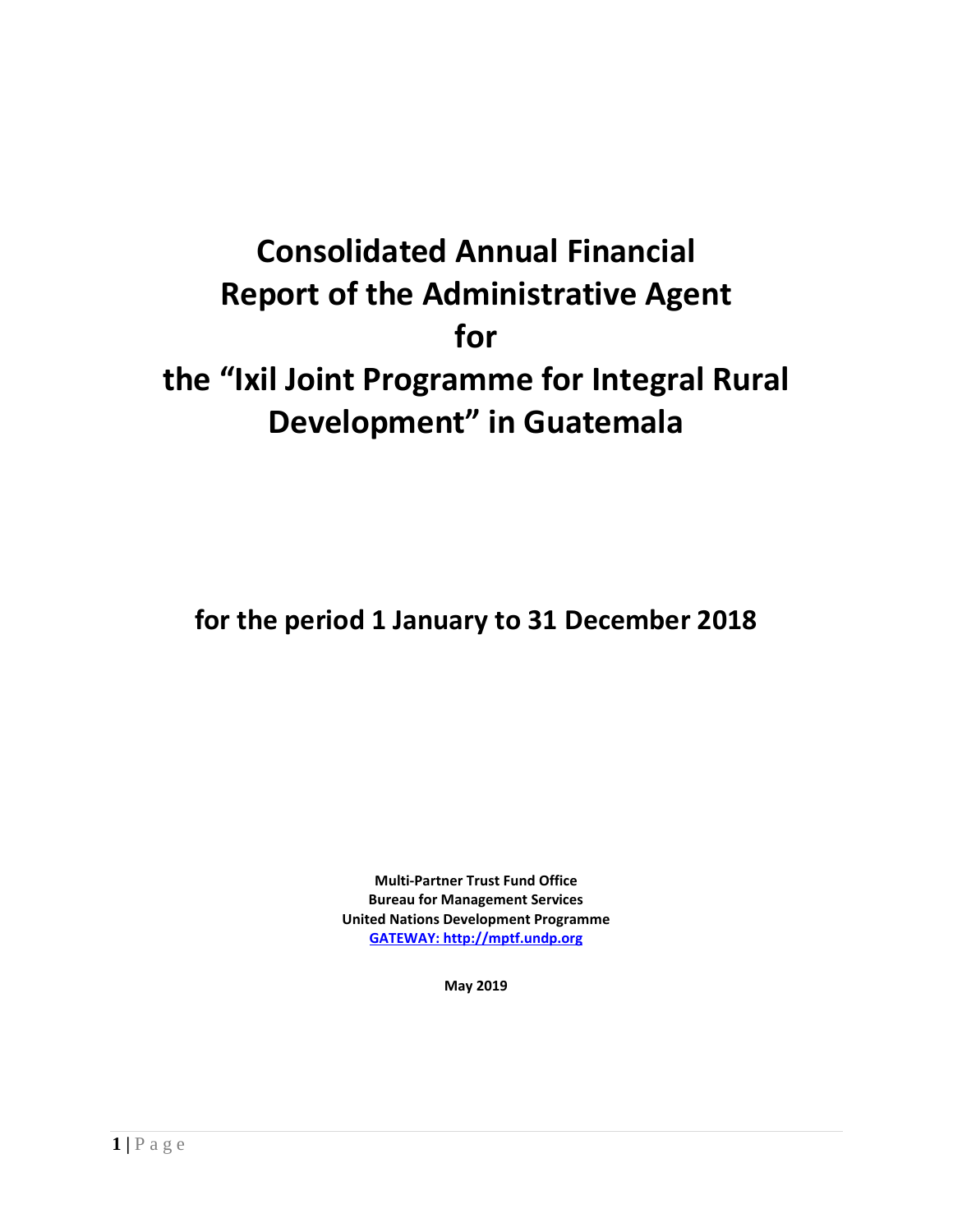JP GUATEMALA IXIL CONSOLIDATED ANNUAL FINANCIAL REPORT **2018**

# **PARTICIPATING ORGANIZATIONS CONTRIBUTORS**



Food and Agriculture Organization





Swedish International Development Cooperation



Organization



United Nations Development Programme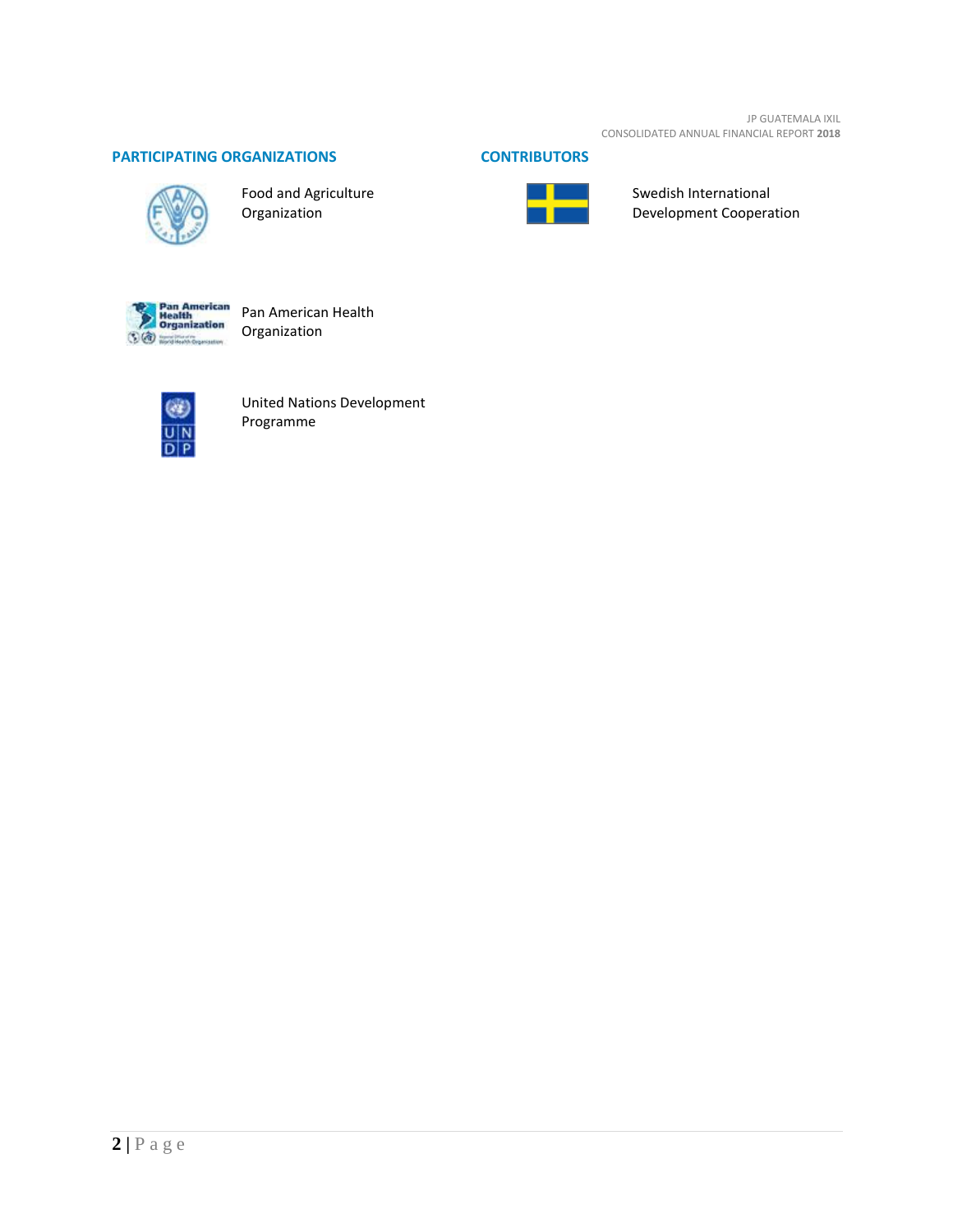# **DEFINITIONS**

## **Allocation**

Amount approved by the Steering Committee for a project/programme.

#### **Approved Project/Programme**

A project/programme including budget, etc., that is approved by the Steering Committee for fund allocation purposes.

# **Contributor Commitment**

Amount(s) committed by a donor to a Fund in a signed Standard Administrative Arrangement with the UNDP Multi-Partner Trust Fund Office (MPTF Office), in its capacity as the Administrative Agent. A commitment may be paid or pending payment.

#### **Contributor Deposit**

Cash deposit received by the MPTF Office for the Fund from a contributor in accordance with a signed Standard Administrative Arrangement.

#### **Delivery Rate**

The percentage of funds that have been utilized, calculated by comparing expenditures reported by a Participating Organization against the 'net funded amount'.

#### **Indirect Support Costs**

A general cost that cannot be directly related to any particular programme or activity of the Participating Organizations. UNDG policy establishes a fixed indirect cost rate of 7% of programmable costs.

#### **Net Funded Amount**

Amount transferred to a Participating Organization less any refunds transferred back to the MPTF Office by a Participating Organization.

# **Participating Organization**

A UN Organization or other inter-governmental Organization that is an implementing partner in a Fund, as represented by signing a Memorandum of Understanding (MOU) with the MPTF Office for a particular Fund.

# **Project Expenditure**

The sum of expenses and/or expenditure reported by all Participating Organizations for a Fund irrespective of which basis of accounting each Participating Organization follows for donor reporting.

# **Project Financial Closure**

A project or programme is considered financially closed when all financial obligations of an operationally completed project or programme have been settled, and no further financial charges may be incurred.

# **Project Operational Closure**

A project or programme is considered operationally closed when all programmatic activities for which Participating Organization(s) received funding have been completed.

#### **Project Start Date**

Date of transfer of first instalment from the MPTF Office to the Participating Organization.

# **Total Approved Budget**

This represents the cumulative amount of allocations approved by the Steering Committee.

#### **US Dollar Amount**

The financial data in the report is recorded in US Dollars and due to rounding off of numbers, the totals may not add up.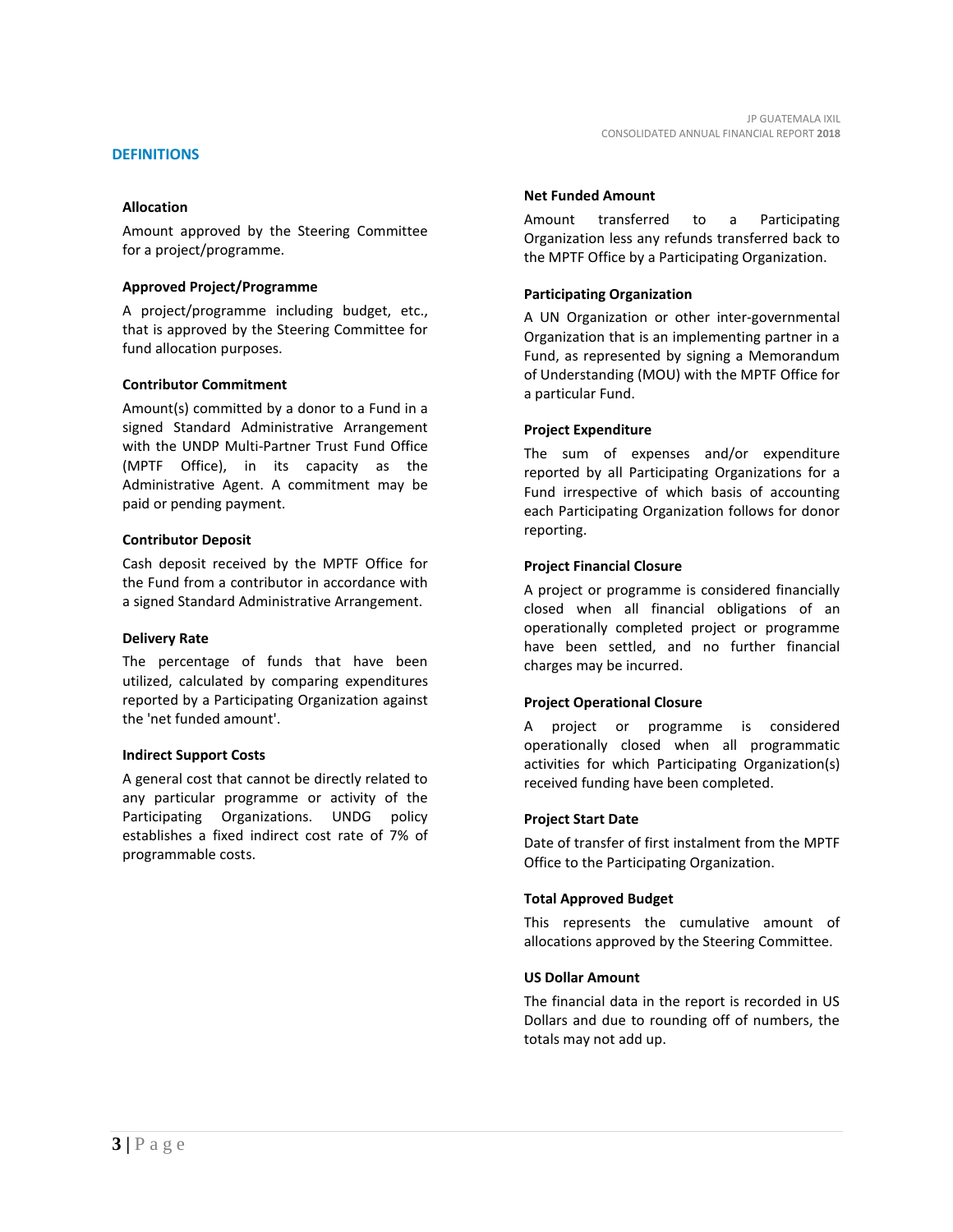#### JP GUATEMALA IXIL CONSOLIDATED ANNUAL FINANCIAL REPORT **2018**

# **TABLE OF CONTENTS**

| $\overline{10}$ |
|-----------------|
|                 |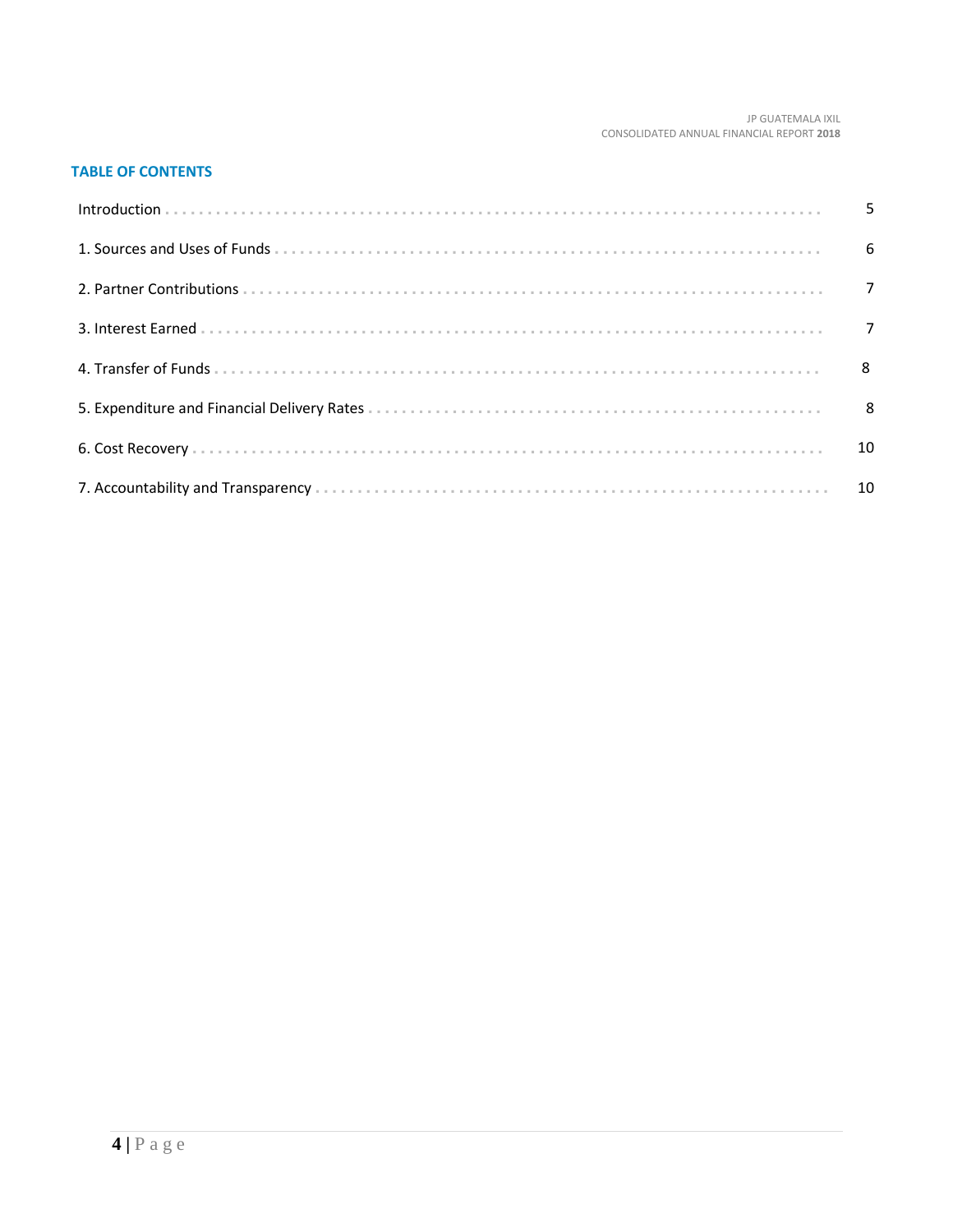## **INTRODUCTION**

This Consolidated Annual Financial Report of the **"Ixil Joint Programme for Integral Rural Development"** is prepared by the United Nations Development Programme (UNDP) Multi-Partner Trust Fund Office (MPTF Office) in fulfillment of its obligations as Administrative Agent, as per the Joint Programme Document, the Memorandum of Understanding (MOU) signed between the UNDP MPTF Office and the Participating Organizations, and the Standard Administrative Arrangement (SAA) signed with contributors.

The MPTF Office, as Administrative Agent, is responsible for concluding an MOU with Participating Organizations and SAAs with contributors. It receives, administers and

manages contributions, and disburses these funds to the Participating Organizations. The Administrative Agent prepares and submits annual consolidated financial reports, as well as regular financial statements, for transmission to contributors.

This consolidated financial report covers the period 1 January to 31 December **2018** and provides financial data on progress made in the implementation of projects of the Joint Programme. It is posted on the MPTF Office GATEWAY [\(http://mptf.undp.org/factsheet/fund/JGT30\)](http://mptf.undp.org/factsheet/fund/JGT30).

The financial data in the report is recorded in US Dollars and due to rounding off of numbers, the totals may not add up.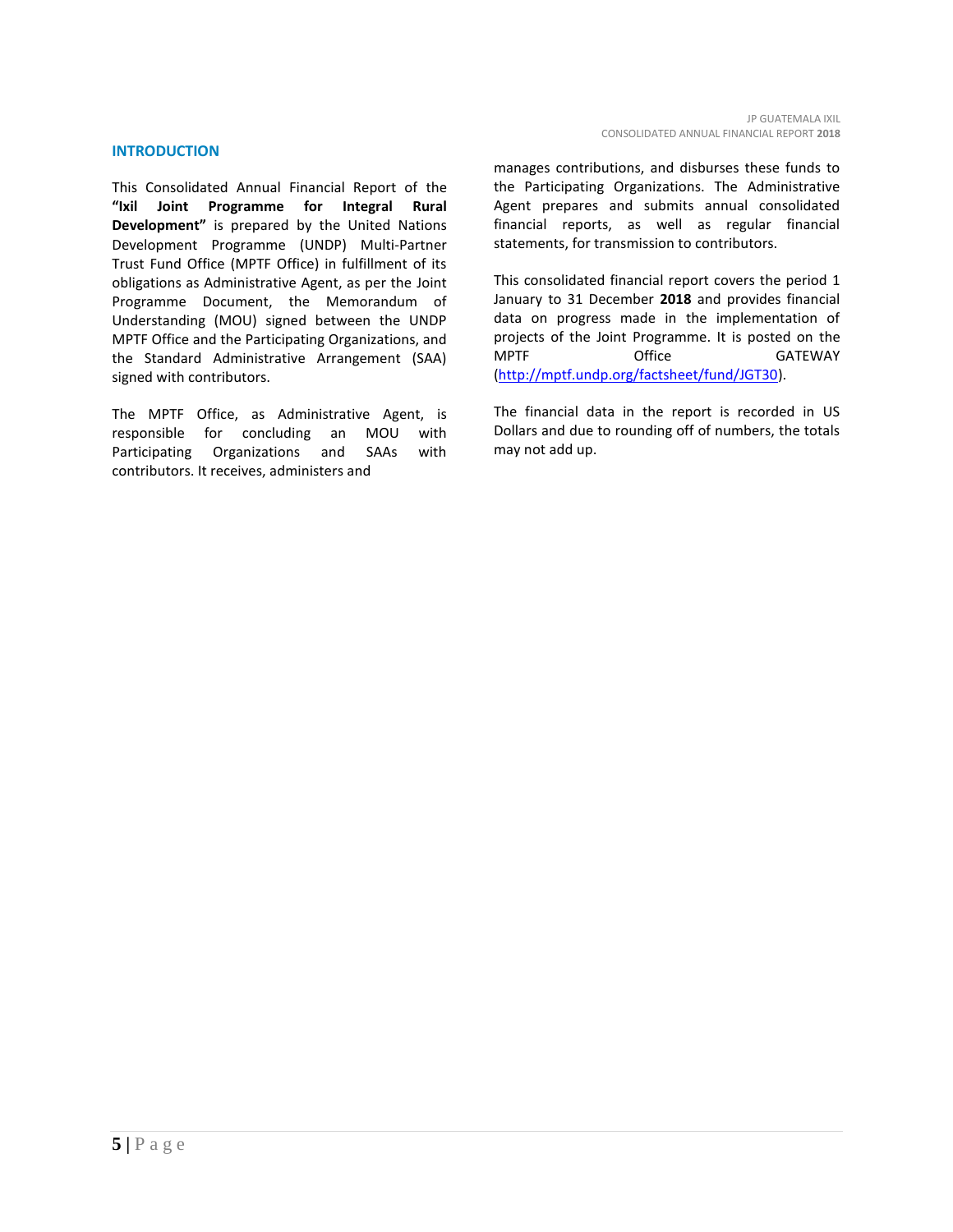#### **2018 FINANCIAL PERFORMANCE**

This chapter presents financial data and analysis of the **"Ixil Joint Programme for Integral Rural Development"** using the pass-through funding modality as of 31 December **2018**. Financial information for this JP is also available on the MPTF Office GATEWAY, at the following address: [http://mptf.undp.org/factsheet/fund/JGT30.](http://mptf.undp.org/factsheet/fund/JGT30)

# **1. SOURCES AND USES OF FUNDS**

As of 31 December **2018**, one contributor deposited US\$ **6,106,175** in contributions and US\$ **16,204** was earned in interest.

#### The cumulative source of funds was US\$ **6,122,378.**

Of this amount, US\$ **5,313,059** has been net funded to **3** Participating Organizations, of which US\$ **4,393,118** has been reported as expenditure. The Administrative Agent fee has been charged at the approved rate of 1% on deposits and amounts to US\$ **61,062**. Table 1 provides an overview of the overall sources, uses, and balance of the **"Ixil Joint Programme for Integral Rural Development"** as of 31 December 2018.

# **Table 1. Financial Overview, as of 31 December 2018 (in US Dollars)**

|                                                                 | Annual 2017 | Annual 2018 | <b>Cumulative</b> |
|-----------------------------------------------------------------|-------------|-------------|-------------------|
| <b>Sources of Funds</b>                                         |             |             |                   |
| Contributions from donors                                       | 2,078,464   | 1,362,105   | 6,106,175         |
| Fund Earned Interest and Investment Income                      | 1,796       | 13,048      | 16,204            |
| Interest Income received from Participating Organizations       |             |             |                   |
| Refunds by Administrative Agent to Contributors                 |             |             |                   |
| Fund balance transferred to another MDTF                        |             |             |                   |
| Other Income                                                    |             |             |                   |
| <b>Total: Sources of Funds</b>                                  | 2,080,260   | 1,375,153   | 6,122,378         |
| <b>Use of Funds</b>                                             |             |             |                   |
| Transfers to Participating Organizations                        | 2,757,679   | 616,466     | 6,013,059         |
| Refunds received from Participating Organizations               | (700,000)   |             | (700,000)         |
| <b>Net Funded Amount</b>                                        | 2,057,679   | 616,466     | 5,313,059         |
| <b>Administrative Agent Fees</b>                                | 20,785      | 13,621      | 61,062            |
| Direct Costs: (Steering Committee, Secretariatetc.)             |             |             |                   |
| <b>Bank Charges</b>                                             | 2           | 20          | 59                |
| <b>Other Expenditures</b>                                       |             |             |                   |
| <b>Total: Uses of Funds</b>                                     | 2,078,466   | 630,107     | 5,374,179         |
| Change in Fund cash balance with Administrative Agent           | 1,794       | 745,046     | 748,199           |
| Opening Fund balance (1 January)                                | 1,359       | 3,153       |                   |
| <b>Closing Fund balance (31 December)</b>                       | 3,153       | 748,199     | 748,199           |
| Net Funded Amount (Includes Direct Cost)                        | 2,057,679   | 616,466     | 5,313,059         |
| Participating Organizations' Expenditure (Includes Direct Cost) | 1,835,084   | 1,950,046   | 4,393,118         |
| <b>Balance of Funds with Participating Organizations</b>        |             |             | 919,940           |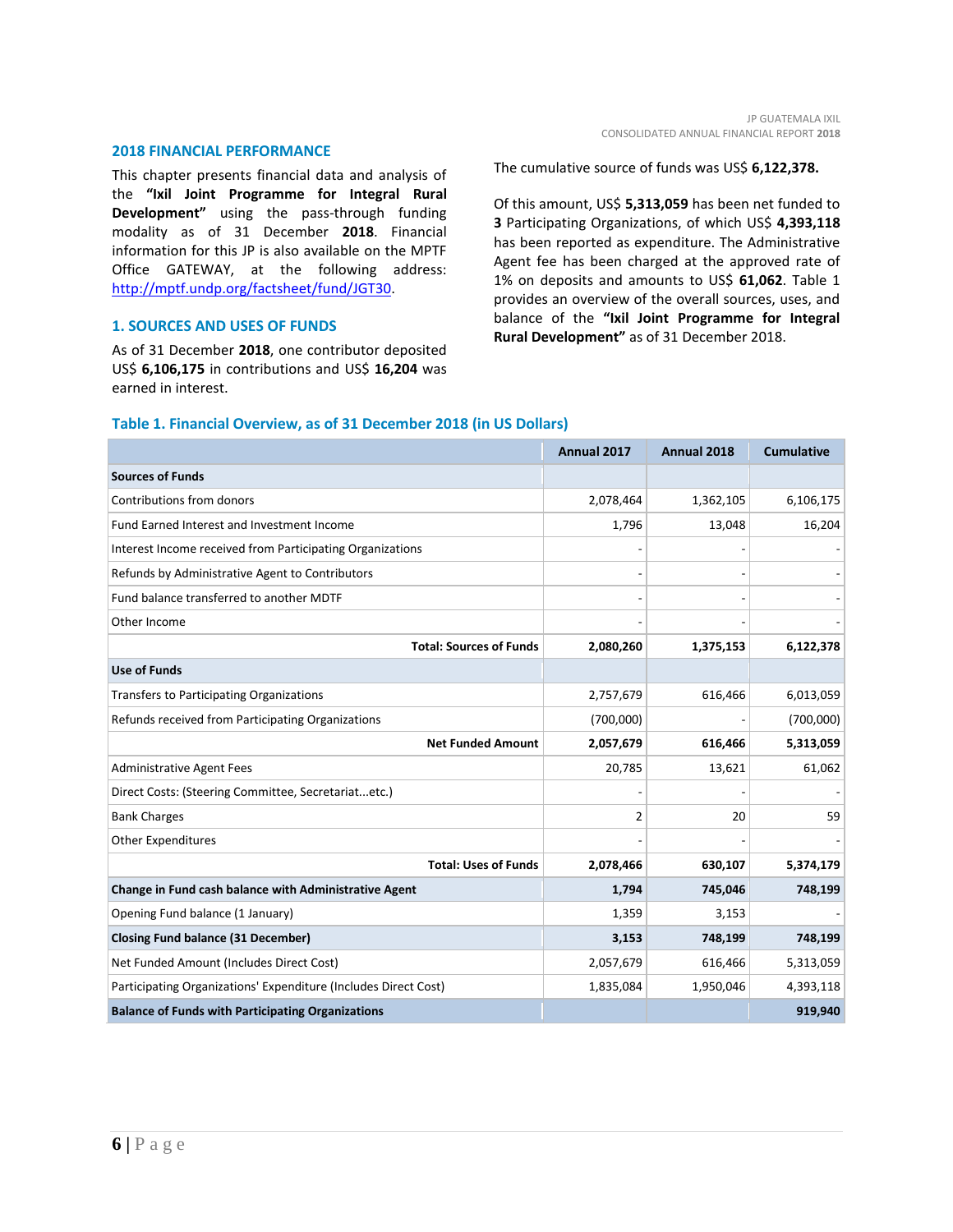#### **2. PARTNER CONTRIBUTIONS**

Table 2 provides information on cumulative contributions received from all contributors to this JP as of 31 December **2018**.

The **"Ixil Joint Programme for Integral Rural Development"** is currently being financed by **1** contributor, as listed in the table below.

The table below includes commitments made up to 31 December **2018** through signed Standard Administrative Agreements, and deposits made through **2018**. It does not include commitments that were made to the JP beyond **2018**.

# **Table 2. Contributors' Commitments and Deposits, as of 31 December 2018 (in US Dollars)**

| <b>Contributors</b>                   | <b>Total</b><br><b>Commitments</b> | <b>Prior Years</b><br>as of 31-Dec-2017<br><b>Deposits</b> | <b>Current Year</b><br>Jan-Dec-2018<br><b>Deposits</b> | Total<br><b>Deposits</b> |
|---------------------------------------|------------------------------------|------------------------------------------------------------|--------------------------------------------------------|--------------------------|
| SWEDISH INT'L DEVELOPMENT COOPERATION | 6,106,175                          | 4,744,070                                                  | 1,362,105                                              | 6,106,175                |
| <b>Grand Total</b>                    | 6,106,175                          | 4,744,070                                                  | 1,362,105                                              | 6,106,175                |

#### **3. INTEREST EARNED**

Interest income is earned in two ways: 1) on the balance of funds held by the Administrative Agent (Fund earned interest), and 2) on the balance of funds held by the Participating Organizations (Agency earned interest) where their Financial Regulations and Rules allow return of interest to the AA.

As of 31 December **2018**, the earned interest amounts to US\$ **16,204**.

Details are provided in the table below.

# **Table 3. Sources of Interest and Investment Income, as of 31 December 2018 (in US Dollars)**

| <b>Interest Earned</b>                     | <b>Prior Years</b><br>as of 31-Dec-2017 | <b>Current Year</b><br>Jan-Dec-2018 | <b>Total</b> |
|--------------------------------------------|-----------------------------------------|-------------------------------------|--------------|
| <b>Administrative Agent</b>                |                                         |                                     |              |
| Fund Earned Interest and Investment Income | 3,155                                   | 13,048                              | 16,204       |
| <b>Total: Fund Earned Interest</b>         | 3,155                                   | 13,048                              | 16,204       |
| <b>Participating Organization</b>          |                                         |                                     |              |
| <b>Total: Agency earned interest</b>       |                                         |                                     |              |
| <b>Grand Total</b>                         | 3,155                                   | 13,048                              | 16,204       |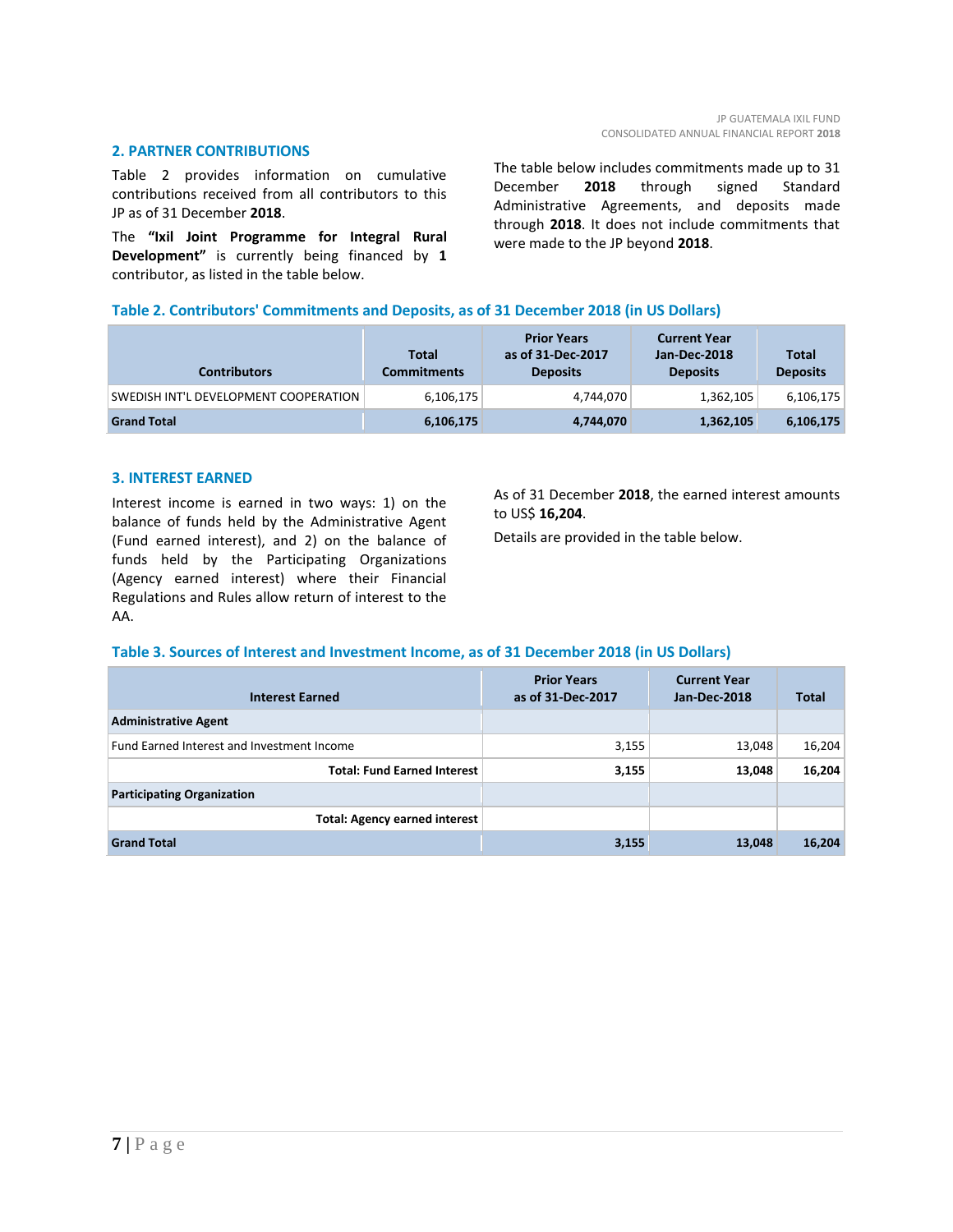#### **4. TRANSFER OF FUNDS**

Allocations to Participating Organizations are approved by the Steering Committee and disbursed by the Administrative Agent. As of 31 December **2018**, the AA has transferred US\$ **5,313,059** to **3** Participating Organizations (see list below).

**4.1 TRANSFER BY PARTICIPATING ORGANIZATION**

Table 4 provides additional information on the refunds received by the MPTF Office, and the net funded amount for each of the Participating Organizations.

# **Table 4. Transfer, Refund, and Net Funded Amount by Participating Organization, as of 31 December 2018 (in US Dollars)**

| Participating<br>Organization | Prior Years as of 31-Dec-2017 |                |                   | <b>Current Year Jan-Dec-2018</b> |                |                   | Total            |                |                   |
|-------------------------------|-------------------------------|----------------|-------------------|----------------------------------|----------------|-------------------|------------------|----------------|-------------------|
|                               | Transfers                     | <b>Refunds</b> | <b>Net Funded</b> | <b>Transfers</b>                 | <b>Refunds</b> | <b>Net Funded</b> | <b>Transfers</b> | <b>Refunds</b> | <b>Net Funded</b> |
| <b>FAO</b>                    | 1,335,000                     |                | 1,335,000         | 115,179                          |                | 115,179           | 1,450,179        |                | 1,450,179         |
| PAHO/WHO                      | 1,225,000                     |                | 1,225,000         | 118,918                          |                | 118,918           | 1,343,918        |                | 1,343,918         |
| <b>UNDP</b>                   | 2,136,593                     |                | 2,136,593         | 382,369                          |                | 382,369           | 2,518,962        |                | 2,518,962         |
| <b>Grand Total</b>            | 4,696,593                     |                | 4,696,593         | 616,466                          |                | 616,466           | 5,313,059        |                | 5,313,059         |

# **5. EXPENDITURE AND FINANCIAL DELIVERY RATES**

All final expenditures reported for the year **2018** were submitted by the Headquarters of the Participating Organizations. These were consolidated by the MPTF Office.

Project expenditures are incurred and monitored by each Participating Organization, and are reported as per the agreed upon categories for inter-agency harmonized reporting. The reported expenditures were submitted via the MPTF Office's online expenditure reporting tool. The **2018** expenditure data has been posted on the MPTF Office GATEWAY a[t http://mptf.undp.org/factsheet/fund/JGT30.](http://mptf.undp.org/factsheet/fund/JGT30)

# **5.1 EXPENDITURE REPORTED BY PARTICIPATING ORGANIZATION**

In **2018**, US\$ **616,466** was net funded to Participating Organizations, and US\$ **1,950,046** was reported in expenditure.

As shown in table below, the cumulative net funded amount is US\$ **5,313,059** and cumulative expenditures reported by the Participating Organizations amount to US\$ **4,393,118**. This equates to an overall expenditure delivery rate of **83** percent.

# **Table 5.1. Net Funded Amount, Reported Expenditure, and Financial Delivery by Participating Organization, as of 31 December 2018 (in US Dollars)**

|                                      |                           |                                    | <b>Expenditure</b>                      |                                     |                   |                           |
|--------------------------------------|---------------------------|------------------------------------|-----------------------------------------|-------------------------------------|-------------------|---------------------------|
| Participating<br><b>Organization</b> | Approved<br><b>Amount</b> | <b>Net Funded</b><br><b>Amount</b> | <b>Prior Years</b><br>as of 31-Dec-2017 | <b>Current Year</b><br>Jan-Dec-2018 | <b>Cumulative</b> | <b>Delivery Rate</b><br>% |
| <b>FAO</b>                           | 1,450,179                 | 1,450,179                          | 683,656                                 | 498,127                             | 1,181,783         | 81.49                     |
| PAHO/WHO                             | 1,343,918                 | 1,343,918                          | 549,113                                 | 416,991                             | 966.103           | 71.89                     |
| <b>UNDP</b>                          | 2,518,962                 | 2,518,962                          | 1,210,303                               | 1,034,929                           | 2,245,232         | 89.13                     |
| <b>Grand Total</b>                   | 5,313,059                 | 5,313,059                          | 2,443,072                               | 1,950,046                           | 4,393,118         | 82.69                     |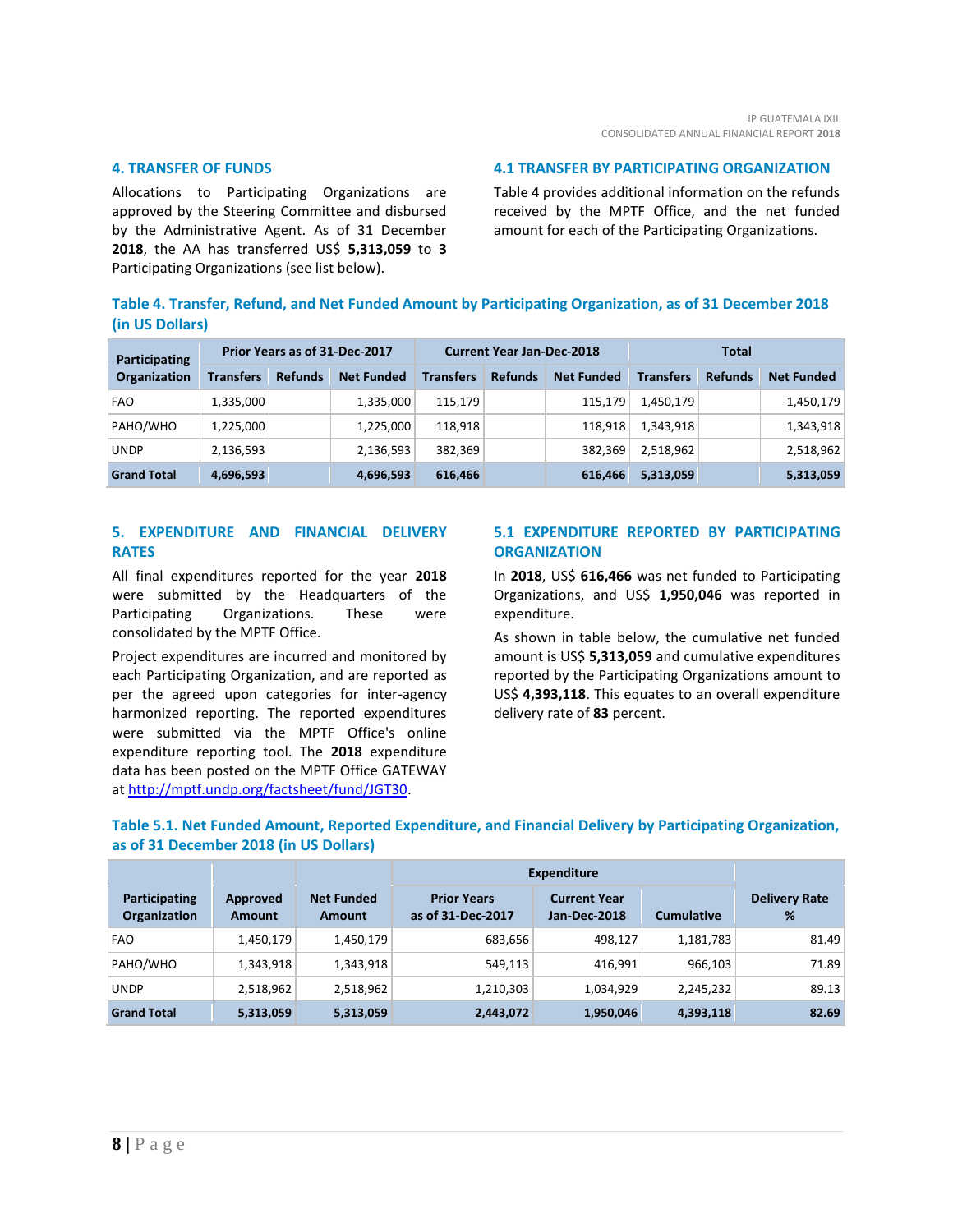## **5.2 EXPENDITURE REPORTED BY CATEGORY**

Project expenditures are incurred and monitored by each Participating Organization and are reported as per the agreed categories for inter-agency harmonized reporting. In 2006 the UN Development Group (UNDG) established six categories against which UN entities must report inter-agency project expenditures. Effective 1 January 2012, the UN Chief Executive Board (CEB) modified these categories as a result of IPSAS adoption to comprise eight categories.

# **2012 CEB Expense Categories**

- 1. Staff and personnel costs
- 2. Supplies, commodities and materials
- 3. Equipment, vehicles, furniture and depreciation
- 4. Contractual services
- 5. Travel
- 6. Transfers and grants
- 7. General operating expenses
- 8. Indirect costs

\_\_\_\_\_\_\_\_\_\_\_\_\_\_\_\_\_\_\_\_\_\_

# **Table 5.2 Expenditure by UNDG Budget Category, as of 31 December 2018 (in US Dollars)**

|                                           | <b>Expenditure</b>                      |                                     |              |                                                     |
|-------------------------------------------|-----------------------------------------|-------------------------------------|--------------|-----------------------------------------------------|
| Category                                  | <b>Prior Years</b><br>as of 31-Dec-2017 | <b>Current Year</b><br>Jan-Dec-2018 | <b>Total</b> | <b>Percentage of Total</b><br><b>Programme Cost</b> |
| Staff & Personnel Cost                    | 374,182                                 | 244,034                             | 618,216      | 15.06                                               |
| Suppl, Comm, Materials                    | 186,551                                 | 175,562                             | 362,113      | 8.82                                                |
| Equip, Veh, Furn, Depn                    | 253,504                                 | 69,051                              | 322,555      | 7.86                                                |
| <b>Contractual Services</b>               | 869,343                                 | 648,036                             | 1,517,379    | 36.96                                               |
| Travel                                    | 95,894                                  | 66,642                              | 162,536      | 3.96                                                |
| <b>Transfers and Grants</b>               | 159,987                                 | 394,471                             | 554,458      | 13.50                                               |
| <b>General Operating</b>                  | 343,815                                 | 224,895                             | 568,710      | 13.85                                               |
| <b>Programme Costs Total</b>              | 2,283,277                               | 1,822,690                           | 4,105,968    | 100.00                                              |
| <sup>1</sup> Indirect Support Costs Total | 159,795                                 | 127,356                             | 287,151      | 6.99                                                |
| <b>Total</b>                              | 2,443,072                               | 1,950,046                           | 4,393,118    |                                                     |

**1 Indirect Support Costs** charged by Participating Organization, based on their financial regulations, can be deducted upfront or at a later stage during implementation. The percentage may therefore appear to exceed the 7% agreed-upon for on-going projects. Once projects are financially closed, this number is not to exceed 7%.